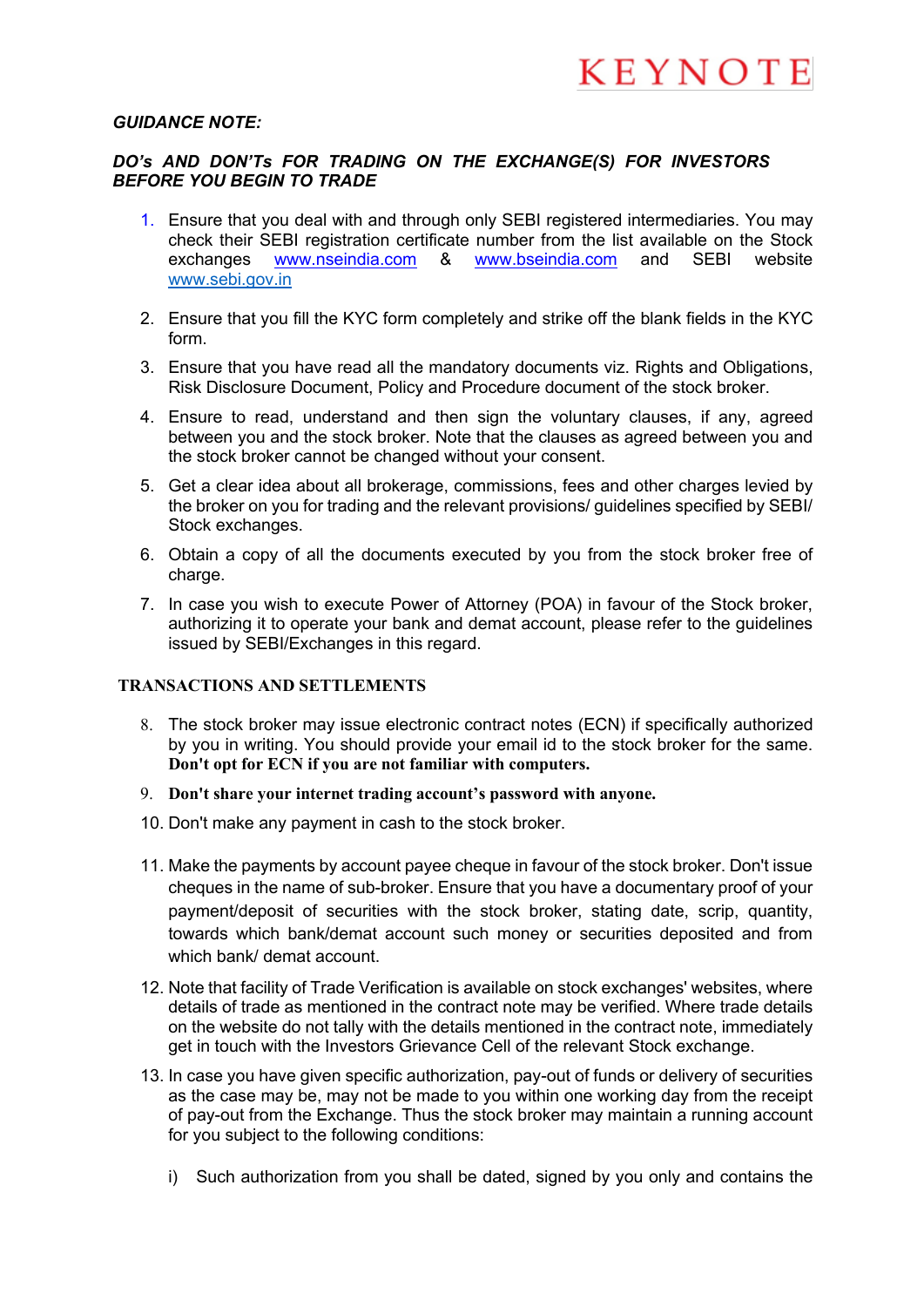clause that you may revoke the same at any time.

- ii) The actual settlement of funds and securities shall be done by the stock broker, at least once in a calendar quarter or month, depending on your preference. While settling the account, the stock broker shall send to you a 'statement of accounts' containing an extract from the client ledger for funds and an extract from the register of securities displaying all the receipts/deliveries of funds and securities. The statement shall also explain the retention off funds and securities and the details of the pledged shares, if any.
- iii) On the date of settlement, the stock k broker may retain the requisite securities/funds towards outstanding obligations and may also retain the funds expected to be required to meet derivatives margin obligations for next 5 trading days, calculated in the manner specified by the exchanges. In respect of cash market transactions, the stock broker may retain entire pay-in obligation of funds and securities due from clients as on date of settlement and for next day's business, he may retain funds/securities/margin to the extent of value of transactions executed on the day of such settlement in the cash market.
- iv) You need to bring any dispute arising from the statement of account or settlement so made to the notice of the stock broker in writing preferably within 7 (seven) working days from the date of receipt of funds/securities or statement, as the case may be. In case of dispute, refer the matter in writing to the Investors Grievance Cell of the relevant Stock exchanges without delay.
- 14. In case you have not opted for maintaining running account and pay-out of funds/securities is not received on the next working day of the receipt of pay-out from the exchanges, please refer the matter to the stock broker. In case there is dispute, ensure that you lodge a complaint in writing immediately with the Investors Grievance Cell of the relevant Stock Exchange.
- 15. Please register your mobile number and email id with the stock broker, to receive trade confirmation alerts/ details of the transactions through SMS or email, by the end of the trading day, from the stock exchanges.

## **IN CASE OF TERMINATION OF TRADING MEMBERSHIP**

- 16. In case, a stock broker surrenders his membership, is expelled from membership or declared a defaulter; Stock exchanges gives a public notice inviting claims relating to only the "transactions executed on the trading system" of Stock exchange, from the investors. Ensure that you lodge a claim with the relevant Stock exchanges within the stipulated period and with the supporting documents.
- 17. Familiarize yourself with the protection accorded to the money and/or securities you may deposit with your stock broker, particularly in the event of a default or the stock broker's insolvency or bankruptcy and the extent to o which you may recover such money and/or securities may be governed by the Bye-laws and Regulations of the relevant Stock exchange where the trade was executed and the scheme of the Investors' Protection Fund in force from time to time.

## **DISPUTES COMPLAINTS**

18. Please note that the details of the arbitration proceedings, penal action against the brokers and investor complaints against the stock brokers are displayed on the website e of the relevant Stock exchange.